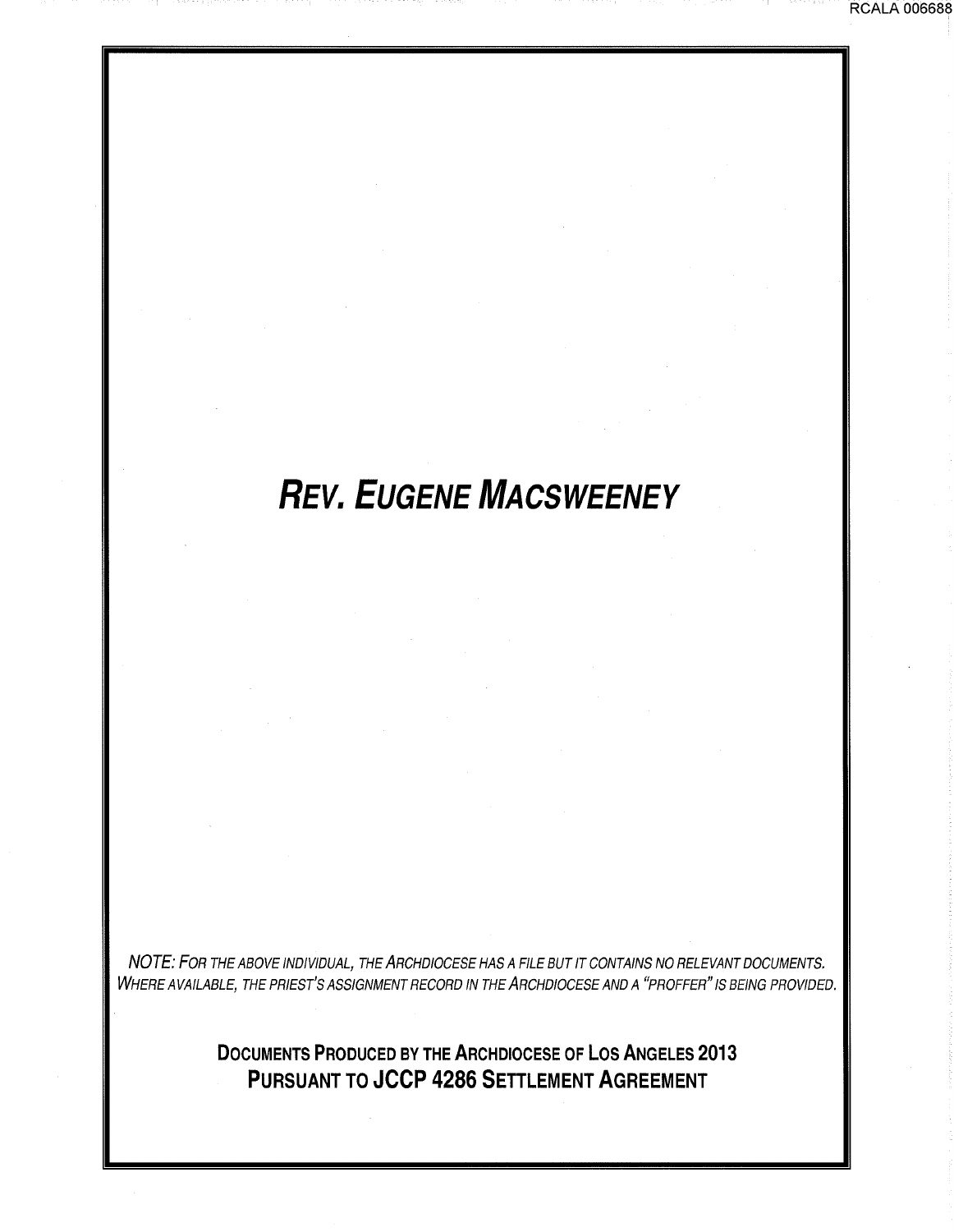## Vicar for Clergy Database

Clergy Assignment Record (Detailed)

# Rev Eugene MacSweeney

| Current Primary Assignment |                            |                       |          |
|----------------------------|----------------------------|-----------------------|----------|
| Birth Date                 |                            |                       | Age:     |
| <b>Birth Place</b>         | Ireland                    |                       | Deanery: |
| Diaconate Ordination       |                            |                       |          |
| Priesthood Ordination      | 6/12/1927                  |                       |          |
| Diocese Name               | Archdiocese of Los Angeles |                       |          |
| Date of Incardination      |                            |                       |          |
| Religious Community        |                            |                       |          |
| Ritual Ascription          | Latin                      |                       |          |
| Ministry Status            | Deceased                   |                       |          |
| Canon State                | Diocesan Priest            | <b>Incard Process</b> |          |
| Begin Pension Date         |                            |                       |          |
| Seminary                   |                            |                       |          |
| <b>Ethnicity</b>           | Irish                      |                       |          |

#### Fingerprint Verification and Safeguard Training

Date Background Ch'eck Virtus Training Date

| <b>Assignment History</b>                                                                                                              |                                    |                        |  |  |
|----------------------------------------------------------------------------------------------------------------------------------------|------------------------------------|------------------------|--|--|
| Assignment<br>Deceased                                                                                                                 | <b>Beginning Date</b><br>3/26/1975 | <b>Completion Date</b> |  |  |
| Domestic Prelate, Appointed                                                                                                            | 12/11/1968                         | 3/25/1975              |  |  |
| St. Joan of Arc Catholic Church, Los Angeles Pastor, Active Service                                                                    | 7/13/1943                          | 3/25/1975              |  |  |
| St. Sebastian Catholic Church, Santa Paula Pastor, Active Service                                                                      | 11/6/1942                          | 7/12/1943              |  |  |
| Sacred Heart Catholic Church, Covina Pastor, Active Service                                                                            | 2/20/1941                          | 11/5/1942              |  |  |
| St. Francis of Assisi Catholic Church, Fillmore Pastor, Active Service, Exact<br>start date not known                                  | 5/1/1939                           | 2/19/1941              |  |  |
| Incarnation Catholic Church, Glendale Associate Pastor (Parochial Vicar),<br>Active Service, Exact start and end dates not known       | 11/1/1934                          | 4/30/1939              |  |  |
| St. Joseph Catholic Church, Hawthorne Associate Pastor (Parochial Vicar),<br>Active Service, Exact start and end dates not known       | 10/1/1931                          | 10/30/1934             |  |  |
| Divine Saviour Catholic Church, Los Angeles Associate Pastor (Parochial<br>Vicar), Active Service, Exact start and end dates not known | 5/1/1930                           | 9/30/1931              |  |  |

...... - ........... \_\_\_\_\_ ...... \_\_\_\_ \_ ·--·----~·--------- \_\_\_\_\_ ... \_\_\_\_\_\_ \_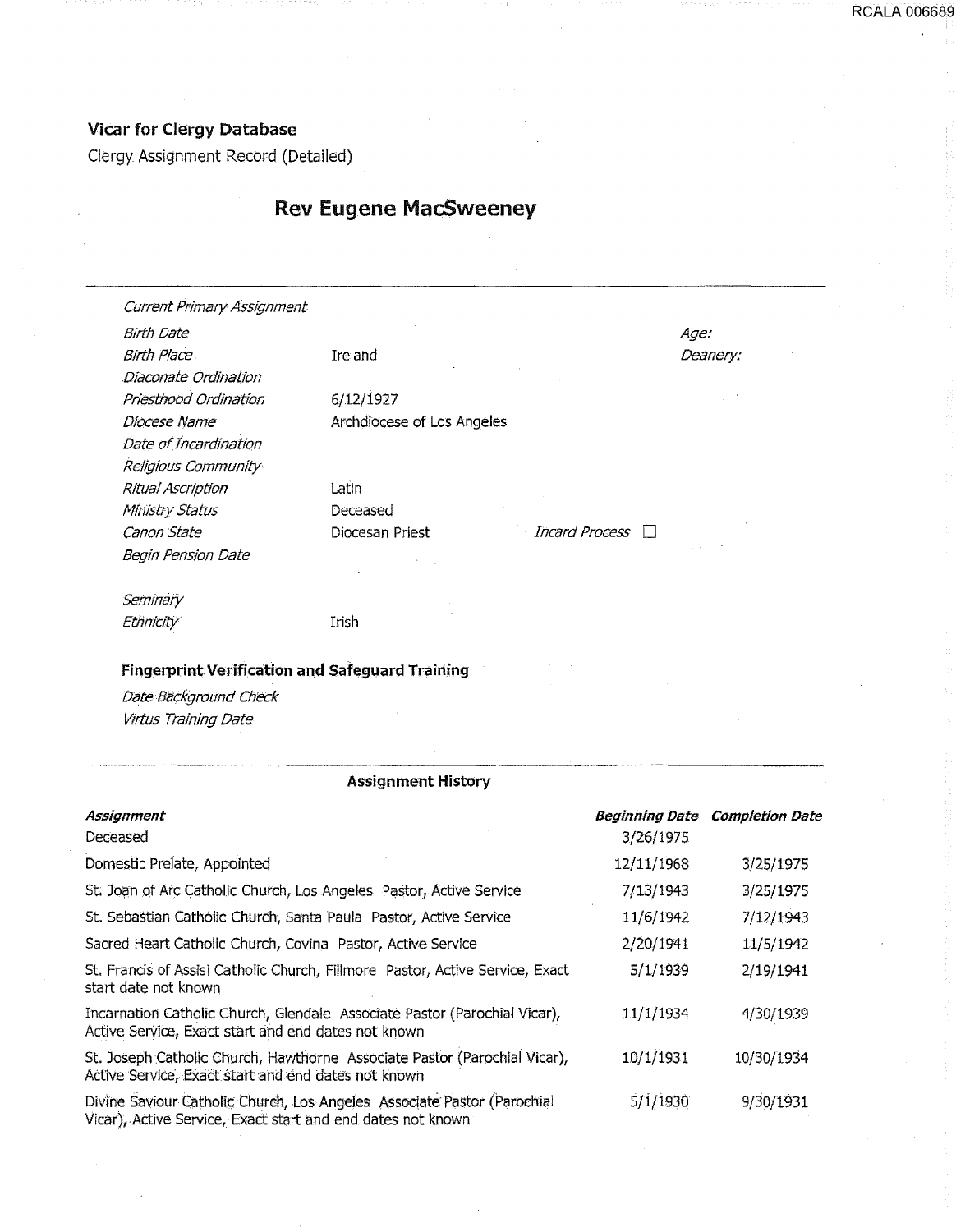St. John the Evangelist Catholic Church, Los Angeles Associate Pastor (Parochial Vicar), Active Service, Exact start and end dates not known

10/1/1927

4/30(1930

**RCALA 006690**